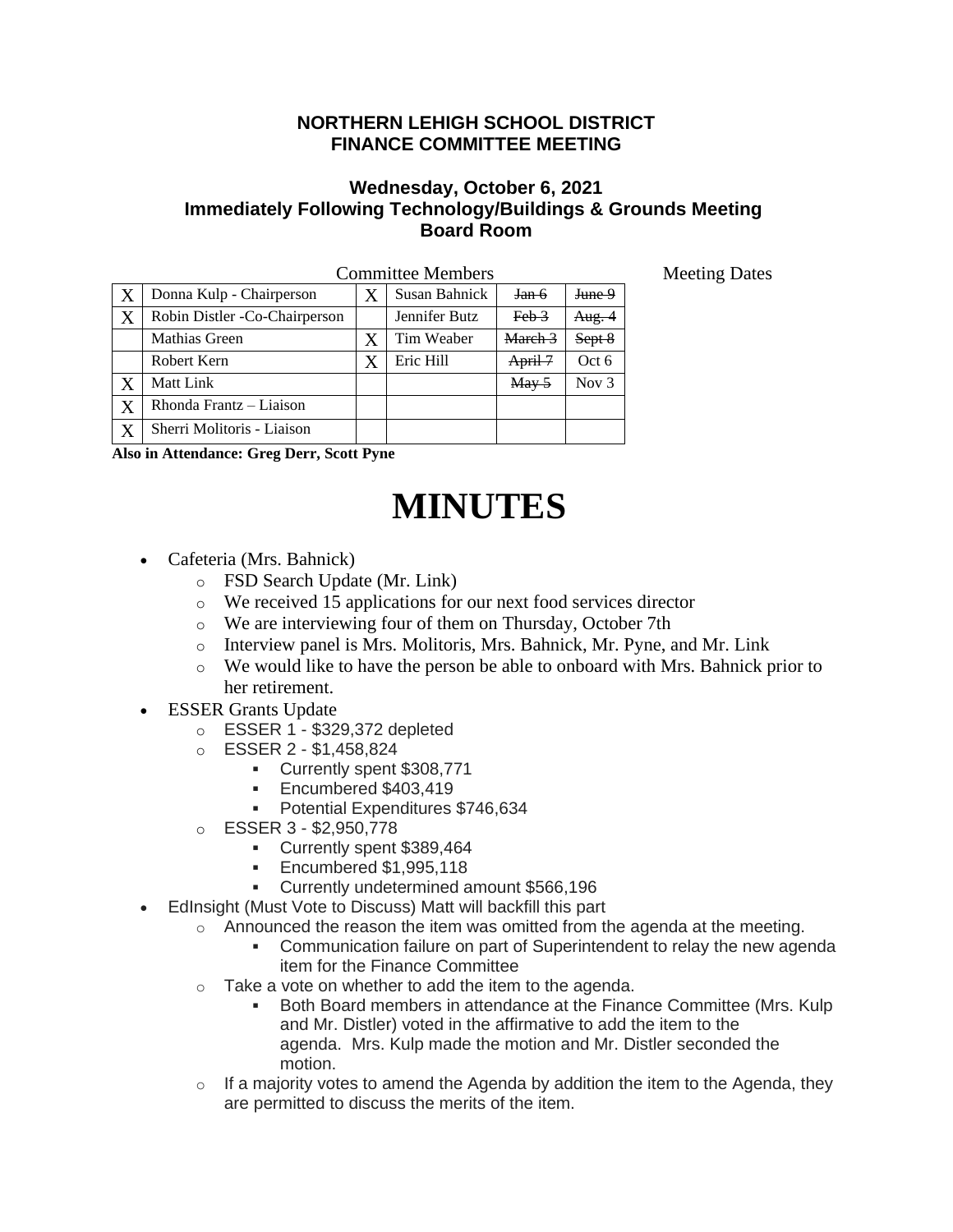- Discussion points:
	- Mr. Pyne gave an overview of the EdInsight tool for curriculum mapping and data warehousing all in one program.
	- **EXEC** Allows ease of access for data analysis
	- **Interfaces with PowerSchool and our state and local** assessment data.
	- Can be utilized to connect areas of concern to assessment and curriculum to check for alignment issues, gaps, and overlaps of content.
	- **There is an annual cost of \$10,450/year.**
	- Administration recommendation is to move forward with purchasing the program. First three years to be funded through ESSER and then divided among the building budgets and central office.
	- Mrs. Kulp asked if administration could provide some example outputs and the administration agreed to do so prior to the next board meeting.
	- Mrs. Kulp asked what the data integration burden would be for users.
		- Mrs. Pyne and Mr. Hill explained that there are data integration options offered by EdInsight
- $\circ$  Take a vote on whether to recommend the item to the Board (or not).
- o Make sure the minutes reflect all of the above actions (1-4).
- $\circ$  Post an Amended Agenda for the Committee Meeting no later than the next business day after the meeting on the school's website.
- Human Resources Generalist
	- o Position was posted last week
	- o We have received 28 applications
	- o We hope to fill the position in November
- Audit
	- o Local audit was completed last week
	- o Preliminary report should be available prior to next fiance meeting
- Fraud Check renewal
	- o This will be on the Board agenda Monday evening.
	- o We cannot receive Medical Access reimbursement for any employee who has committed fraud for monetary gain. This program does an automatic monthly check of all employees who are scheduled as reimbursable through the Medical Access program.
	- o This is required to receive the medical access funds
- Unemployment Fraud update
	- o Fraudulent claims continue to occur. All school districts in the area have also received claims. We will continue the process as before to avoid any cost to the District.